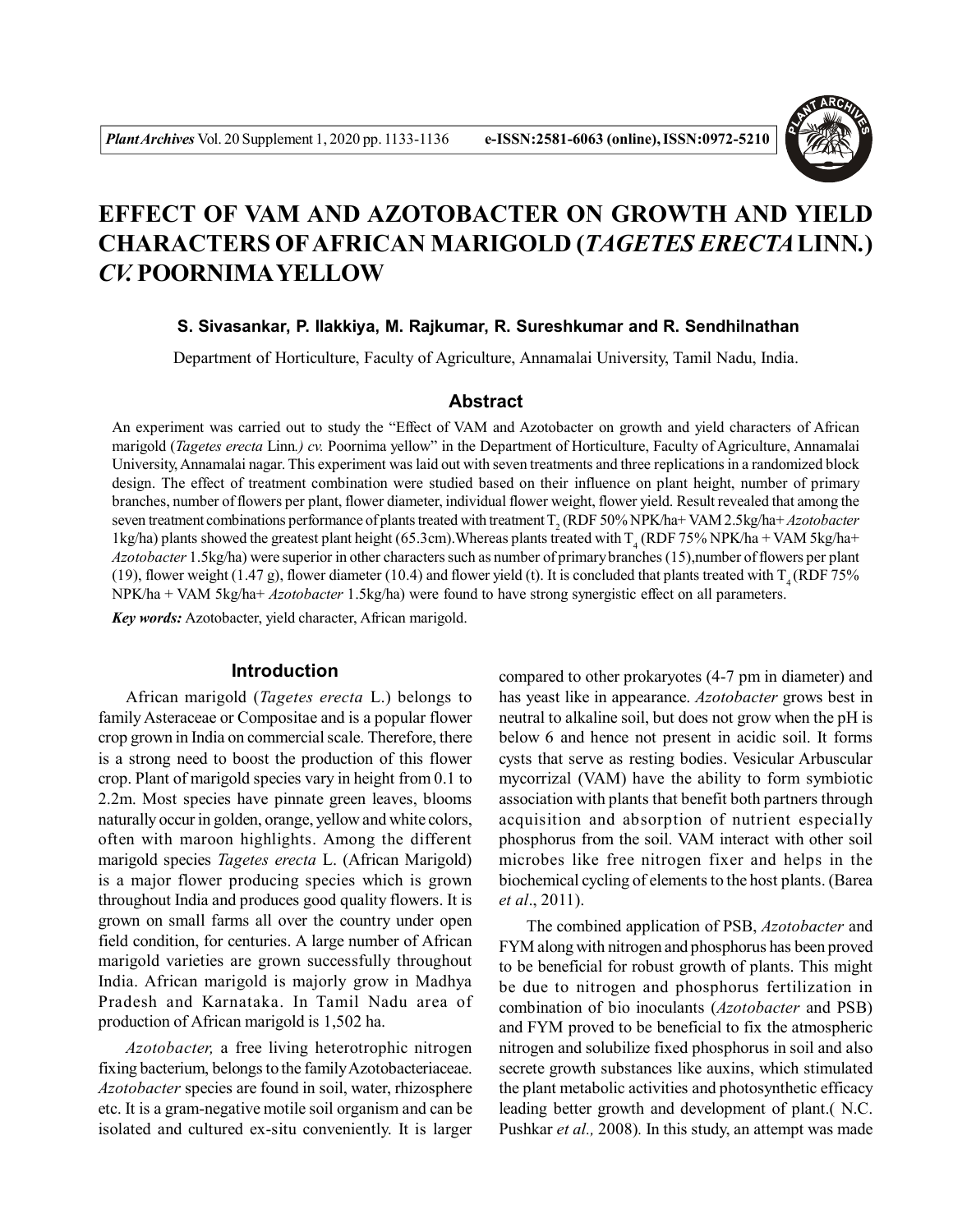to visualize the combined effect of *Azotobacter* and VAM on the productivity and flower quality of African marigold flower.

#### **Materials and Methods**

The present investigation entitled "Effect of VAM and Azotobacter on growth and yield of African marigold (*Tagetes erecta* linn*.) cv.* Poornima yellow" was carried at Department of Horticulture, Faculty of Agriculture, Annamalai University, Annamalai nagar. The experiment was laid out in randomized block design with a plant spacing of about  $60 \times 45$ cm. The treatment combination used in this study are  $(T_1)$  RDF50% NPK/ha+VAM  $2.5 \text{kg/ha} + \text{Azotobacter } 1 \text{kg/ha}$ ,  $(T_2)$  RDF50%NPK/ ha+VAM 2.5kg/ha + Azotobacter 1.5kg/ha,  $(T_3)$  RDF 75% NPK/ha +VAM 5kg/ha +Azotobacter 1 kg/ha,  $(T_4)$ RDF 75% NPK/ha +VAM 5 kg/ha + Azotobacter 1.5 kg/ha,  $(T<sub>5</sub>)$  RDF100% NPK/ha +VAM 10 kg/ha + Azotobacter 1 kg/ha,  $(T_6)$  RDF100% NPK/ha+ VAM 10 kg/ha +Azotobacter 1.5 kg/ha,  $(T_7)$  Control. Three replications were maintained for each treatment.

The seedlings of African marigold were raised in nursery beds. The experimental area was ploughed twice with the help of tractor drawn implements in both directions and harrowing was done to break the clods. The field was leveled and divided into plots of 4.7 sq.m, channels and bunds. The recommened dose of well decomposed farm yard manure as mentioned in the treatment details were applied as basal dose to different plots. Along with FYM the fixed quantities of VAM and azotobacter was also given as basal dose. 30 days old uniform healthy seedlings of Poornima yellow were transplanted at a distance of  $60 \times 45$  cm singly in experimental plots .Gap filling was done after 5 days of planting to replace the damaged ones just to maintain uniform crop stand in all the plots. Irrigation was given at 10 days interval depending upon the soil moisture conditions. To make critical analysis of crop performance as affected by different treatments five plants were tagged by random method in each plot.

The observation on vegetative characters such as plant height, number of primary branches, number of flowers per plant, flower diameter, individual flower weight were recorded at  $30<sup>th</sup>, 45<sup>th</sup>$  and  $60<sup>th</sup>$  days after transplanting. Flower yield were calculated at weekly intervals. The data on various parameters were analyzed statistically as per the procedure suggested by Panse and Sukhatme (1978).

## **Results and Discussion**

The various doses of VAM and Azotobacter along

with recommended dose of fertilizers significantly increased the plant growth and yield of African marigold. The data on the growth parameter as per  $(T_1)$  and yield revealed that maximum plant height as observed in  $(T_2)$ RDF50%NPK/ha+VAM2.5kg/ha+azotobacter1kg/ha recorded the highest plant height (65.3cm). While control recorded the lowest plant height (46.3cm). Similar increase in plant height a obtained by in marigold by Chandrikapure *et al*., (1999). Pushkar *et al*., (2008) also recorded in their studies in marigold that plant height as increased due to application of VAM.

The data on the number of primary branches showed significant variance in number of branches as influenced by biofertilizer. Maximum number of primary branches was observed in plants treated under  $T_4$  (15). Least number of branches were observed in control (10). Bhaskaran *et al*., (2002) also observed similar increase in primary branches influenced by application of azotobacter.

The data on the number of flowers per plant revealed that maximum number of flowers were observed in plants treated under  $T_4$  (19). Least number of flowers were recorded in control. Pushkar and Rathore (2011) also reported an increase in number of flowers due to application of VAM . The results were in line with the above findings. Similar results were also observed by Mittal *et al*., (2010) in his studies on growth and yield of African marigold (*Tagetes erecta* L.).

The results on the individual flower weight showed that among the different treatments increased weight as recorded in  $T_4$  plants (14.9) followed by  $T_6$  plants . The lowest weight of individual flowers were observed in  $T_{\tau}$ . Thumar *et al*., (2013) in his studies on marigold that flower quality has been increased due to application of Azotobacter . Kumari *et al.,* (2013) also reported similar results in his studies on African marigold. The data on the flower diameter recorded that maximum diameter was observed in plants treated under  $T_4$  (9.2) followed by T3 (9.0). Lowest flower diameter is observed in control. Similar results was recorded by Zaredost *et al.,* (2014) in studies that flowers quality of marigold is improved by application of biofertilizers.

The data on the flower yield shows that among the seven treatments highest flower yield was obtained in plants treated under  $T_4$  (5.88 kg/plot) and the total yield (12 t/ha). The plot yield was observed in  $T_{\tau}$ . This reveals that application of biofertilizers has significantly increased the flower yield. The results found were in accordance with Gupta *et al*., (1999) in his studies on marigold that application of bio inoculants has significantly increased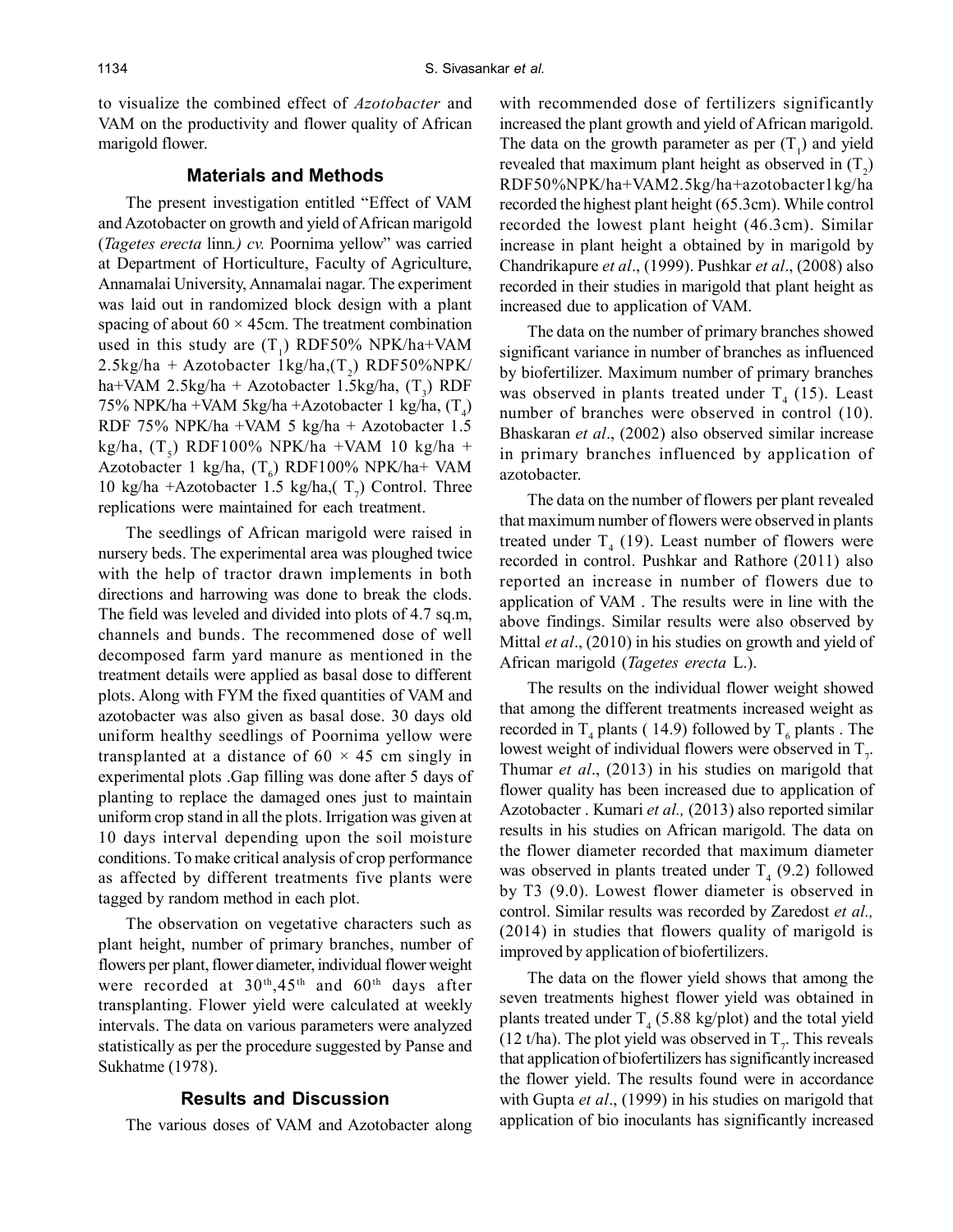| <b>Treatment</b>                                                               | <b>Plant</b> | Number of | Number of | <b>Flower</b> | <b>Flower</b> | Yield |
|--------------------------------------------------------------------------------|--------------|-----------|-----------|---------------|---------------|-------|
|                                                                                | height       | primary   | flowers   | weight        | diameter      | (kg)  |
|                                                                                | (cm)         | branches  | per plant | (g)           | (cm)          |       |
| T <sub>1</sub> (RDF50 % NPK/ha+VAM 2.5kg/ha +Azotobacter<br>$1 \text{kg/ha}$ ) | 54.7         | 11.6      | 11.3      | 11.1          | 9.0           | 375   |
| T <sub>2</sub> (RDF50%NPK/ha+VAM 2.5kg/ha +Azotobacter 1.5kg/ha)               | 65.3         | 11.6      | 14.3      | 11.3          | 9.1           | 375   |
| $T_{\gamma}$ (RDF75% NPK/ha +VAM 5 kg/ha +Azotobacter<br>$1 \text{ kg/ha}$ )   | 52.1         | 11.7      | 16.3      | 13.5          | 9.3           | 461   |
| $T_A$ (RDF 75% NPK/ha +VAM 5 kg/ha + Azotobacter 1.5 kg/ha)                    | 59.5         | 15        | 19        | 14.7          | 9.4           | 487.6 |
| $T_c(RDF100\% NPK/ha+VAM 10 kg/ha+Azotobacter 1 kg/ha)$                        | 48.5         | 11.0      | 15        | 13.8          | 8.5           | 478.6 |
| $T(RDF100\% NPK/ha+VAM10 kg/ha+Azotobacter 1.5 kg/ha)$                         | 53.2         | 10.2      | 14        | 14.0          | 8.7           | 481.0 |
| T, Control                                                                     | 46.3         | 10.1      | 11        | 11.0          | 8.0           | 322   |
| Grand mean                                                                     | 54.2         | 11.6      | 12.1      | 12.8          | 8.8           | 425.7 |
| S.Ed                                                                           | 1.3          | 1.3       | 1.42      | 0.35          | 2.96          | 8.8   |

**Table 1:** Effect of VAM and Azotobacter on growth and yield characters of African marigold (*Tagetes erecta* l.).

the yield of African marigold.

The combined application of VAM, *Azotobacter* and FYM along with nitrogen and phosphorus has been proved to be beneficial for robust growth and enhanced flower yield and quality . This might be due to nitrogen and phosphorus fertilization in combination of bio inoculants (*Azotobacter* and VAM) and FYM proved to be beneficial to fix the atmospheric nitrogen and solubilize fixed phosphorus in soil and also secrete growth substances like auxins, which stimulated the plant metabolic activities and photosynthetic efficacy leading better growth and development of plant (N.C. Pushkar *et al., 2008).* The present investigation indicates that the application of biofertilizers in the combination of RDF 75% NPK/ha+VAM 5KG/ha+*Azotobacter*1.5kg/ha increased the growth and yield parameters in African marigold (T*agetes erecta* L.). eld c.

# **References**

- Ahmad, I., M. Asif, A. Amjad and S. Ahmad (2011). Fertilization enhances growth, yield and xanthophyll contents of marigold. *Turk Journal of Agriculture,* **35:** 641-648.
- Acharya, M.M. and L.K. Dashora (2004). Response of graded levels of Nitrogen and Phosphorus On vegetative growth and flowering in African marigold (*Tagetes erecta* L.). *Journal of Ornamental Horticulture,* **7(2):** 179-183.
- Agarwal, S., N. Agarwal, A. Dixit and R.N. Yadav (2002). Effect of N and K2O on African marigold in Chattisgarh region. *Journal of Horticulture,* **5(1):** 86.
- Bhaskaran, P., G. Ambrose and N. Jayabalan (2002). Usefulness of biofertilizers in economizing nitrogenous fertilizers in *Tagetes erecta* L. *Journal of phytological research,* **155– 160.**
- Bhatt, D., J.R. Desai, D. and Bhakta (2016). Effect of bioinoculants on growth and yield of African marigold (*Tagetes erecta* L.) *cv.* Pusa Narangai Gainda. *An International Quarterly of Life Sciences,* **11(1):** 331-334.
- Chandha, A.P.S., S.V.S. Rathore and R.K. Ganesh (1999).

Influence of Nitrogen and Phosphorus on yield and Flowering of African marigold cv Double giant. *South Indian Horticulture,* **47(1-6):** 342-344.

- Gupta, N.S., K.T. Sadavarthee, V.K. Mahorkar, B.J. Jadhao and S.V. Dorak (1999). Effect of graded levels of nitrogen and bioinoculants on growth and yield of marigold (*Tagetes erecta*). *Journal of soils and crops,* **9(1):** 80-83.
- Hameed, A.S. and K. Sekar (1999). Effect of graded levels of nitrogen and phosphorous on yield and quality of African marigold (*Tagetes erecta* L.). *South Indian Hort.,* **47(1-6):** 339-341.
- Kaushik, H., J.P. Singh, M. Braj, Rajbeer and Nathiram (2013). Effect of inorganic fertilizer (nitrogen) and bio-fertilizer (Azospirillum) on growth and flowering in African marigold (*Tagetes erecta* L.) *cv.* Pusa Narangai Gainda. *International Journal of Agricultural Sciences,* **9(1):** 189-192.
- Jadhav, P.B., A. Singh, B.D. Mangave, S.S. Dekhane and Kireeti (2014). Effect of organic and inorganic fertilizers on growth and yield of African marigold (*Tagetes erecta* L.) *cv.* pusa basanthi Gainda. *Annals of Biological Research,* **5(9):** 10-14.
- Pushkar, N.C. and S.V.S. Rathore (2011). Effect of nutrients and bio – inoculants on growth, flowering behavior and yield of African marigold ( *Tagetes erecta* L.) *cv.* Pusa Narangi Gainda. *Asian Journal of Horticulture,* **3(1):** 130 - 132.
- Radosav, J., T. Goran, K. Miroslav, P. Rade, L. Slavolijub, Z. Tomislav and S. Mile (2013). The effect of location and the application of different mineral fertilizer on seed yield and quality of pot marigold (*Calendula officinalis* L .). *Turkish journal of field crops,* **18(1):** 1–7.
- Singh, Y.P., R. Dwivedi and S.V. Dwivedi (2008). Effect of biofertilizers and graded dose of nitrogen on growth and flower yield of marigold ( Tag*etes erecta* L.) *Plant Archives,* **8(2):** 957 – 958.
- Singh, P, S. Prakash, M. Kumar, S. Malik, M. Kumar, Singh and A. Kumar (2015). Effect of integrated nutrient management (INM) on growth and flower yield of marigold (*Tagetes erecta* L.) *cv.* Pusa Basanthi. *Annals of horticulture,* **8(1):** 73- 80.